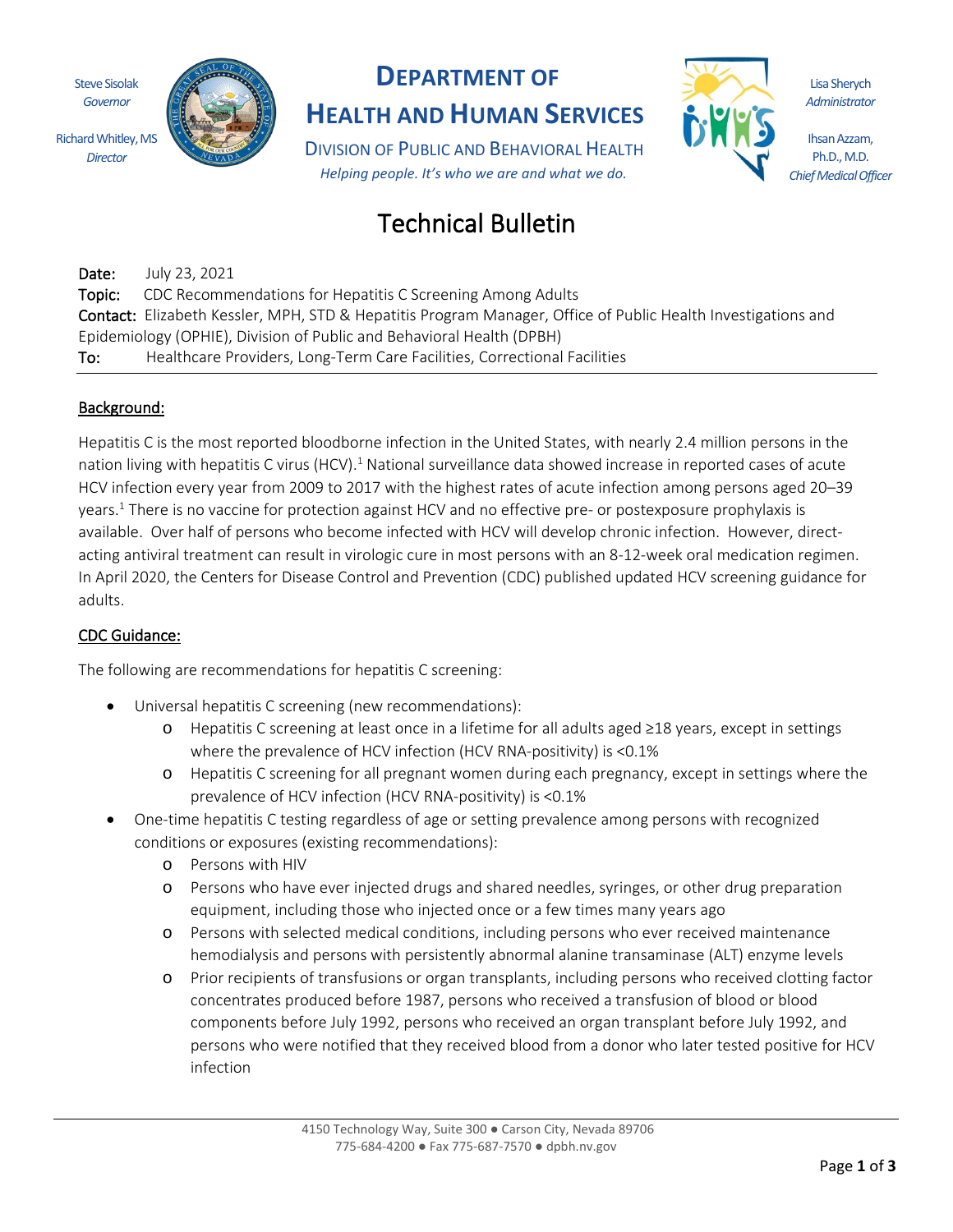- o Health care, emergency medical, and public safety personnel after needle sticks, sharps, or mucosal exposures to HCV-positive blood
- o Children born to mothers with HCV infection
- Routine periodic testing for persons with ongoing risk factors, while risk factors persist
	- o Persons who inject drugs and share needles, syringes, or other drug preparation equipment
	- o Persons with selected medical conditions, including persons who ever received maintenance hemodialysis
	- o Any person who requests hepatitis C testing should receive it, regardless of disclosure of risk, because many persons might be reluctant to disclose stigmatizing risks

Patient follow-up after hepatitis C screening should include:

- Persons with negative anti-HCV test:
	- o Should be informed of their test results and reassured that they are not infected, unless they were recently exposed to infection (e.g., recent injection drug use)
	- o Repeat testing should occur for persons with ongoing risk behaviors
	- o Persons with negative anti-HCV and positive HCV RNA test results may signify a recent HCV infection
- Persons with positive anti-HCV and negative HCV RNA test results:
	- o Should be informed that they do not have current HCV infection. Test results indicate either a resolved past infection or a false-positive anti-HCV test result. Additional testing might be warranted to determine the patient's status
- Persons with positive anti-HCV and positive HCV RNA test results:
	- o Should be informed that they have active HCV infection and would benefit from curative treatment. They will need further evaluation before treatment, medical care for possible liver disease, and ongoing medical monitoring
	- o Persons with HCV infection should be provided information about treatment options, how to prevent transmission of HCV to others, and drug treatment, as appropriate. Persons with hepatitis C also should be informed about the resources available to them within their communities, including providers of medical evaluation, harm reduction, and social support
		- At the time when positive test results are communicated to patients, health care providers should evaluate the patient's level of alcohol and drug use and provide a brief alcohol or drug use intervention, if clinically indicated

The following is recommended for management of person with HCV infection:

- Medical evaluation (by either a primary-care clinician or specialist [e.g., in hepatology, gastroenterology, or infectious disease]) for chronic liver disease, including treatment and monitoring
- Hepatitis A and hepatitis B vaccination
- Screening and brief intervention for alcohol consumption
- Avoiding new medicines, including over the counter and herbal agents, without first checking with their health care provider
- HIV risk assessment and testing
- Weight management or losing weight and following a healthy diet and staying physically active for persons who are overweight (BMI ≥25kg/m<sup>2</sup>) or obese (BMI ≥30kg/m<sup>2</sup>)
- Avoiding or stopping donating blood, tissue, or semen
- Refraining from sharing appliances that might have contact with blood, such as toothbrushes, dental appliances, razors, nail clippers, glucose meters, and lancet devices

#### Resources: